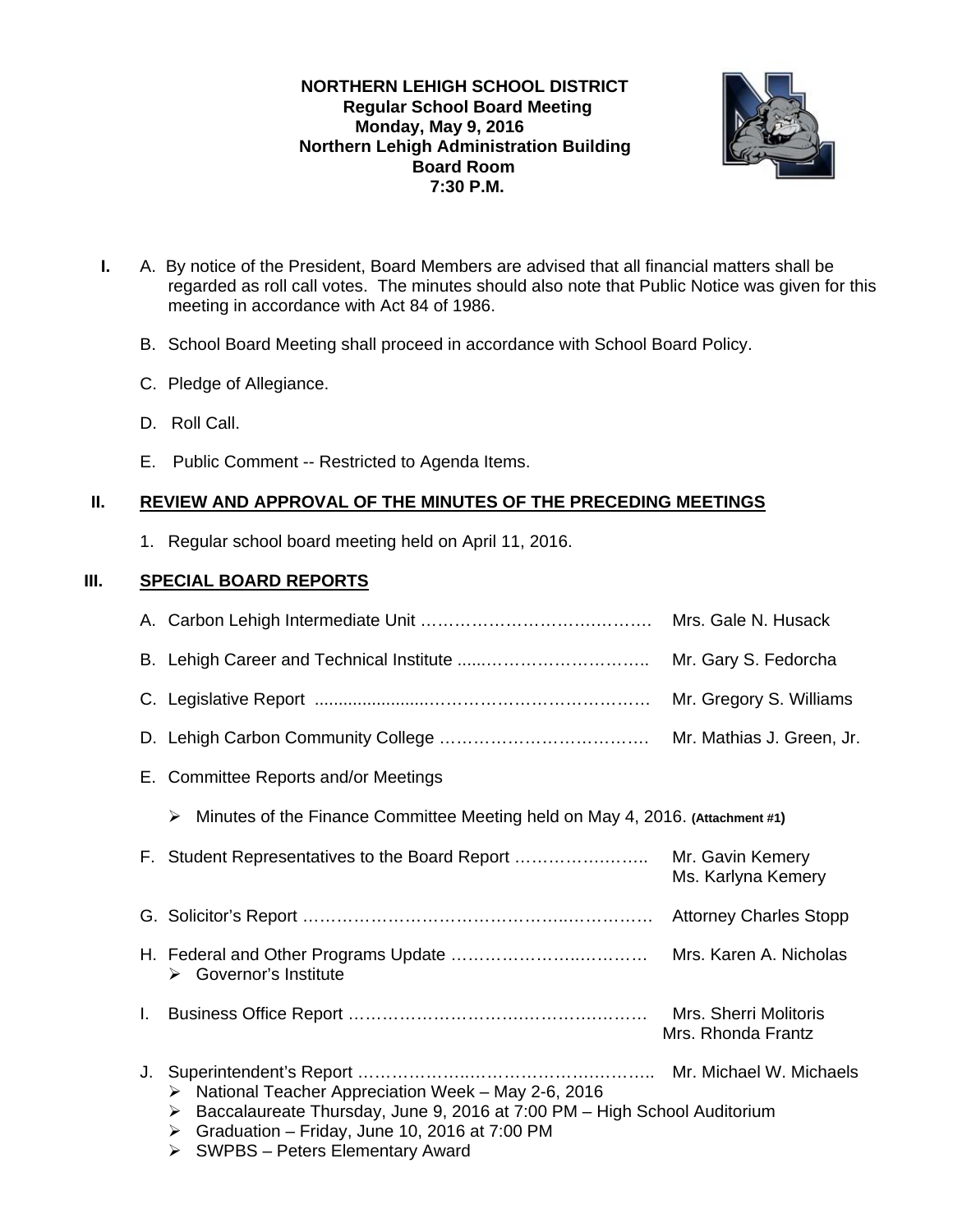# **IV. PERSONNEL**

## A. Retirement/Resignation.

- 1. With regret, accept the retirement resignation of Marilyn Steckel from her position as Third Grade Teacher at Slatington Elementary School effective June 30, 2016. At this time she will begin her retirement from the Northern Lehigh School District after 27 years of service.
- 2. With regret, accept the retirement resignation of Elizabeth Vasquez from her position as Primary Life Skills Teacher at Peters Elementary School effective June 30, 2016. At this time she will begin her retirement from the Northern Lehigh School District after 22 years of service.
- 3. Accept the resignation of Heather VanBlargan from her position as Lunch Room monitor at Slatington Elementary School effective immediately.
- 4. Accept the resignation of Julie Senefeld from her position as Lunch Room monitor at Slatington Elementary School effective immediately.

## B. Appointment

1. Non-Instructional

| a. William Marks*                               |                                                                                             |  |
|-------------------------------------------------|---------------------------------------------------------------------------------------------|--|
| Assignment:                                     | Second Shift Custodian Slatington Elementary School<br>replacing Robert Reese who resigned. |  |
| Salary:                                         | \$9.00 Per Hour 2:30 -11:00 p.m., 5 Days/Week                                               |  |
| Effective:                                      | May 10, 2016                                                                                |  |
|                                                 | * Pending Verification of Missing Personnel File Items                                      |  |
| *60 Day probationary period ending July 8, 2016 |                                                                                             |  |

## C. Family Medical Leave

- 1. Approve the request of employee #2143 to extend her Family Medical Leave from April 6, 2016 to May 13, 2016 due to complications and setbacks. Employee is further requesting an unpaid leave of absence from May 16, 2016 through May 24, 2016. Employee plans to return to her current teaching position on May 25, 2016.
- D. Co-Curricular Appointment 2016-2017

| Sarah Arndt | Assistant Girls' Basketball Coach | \$4,744.00 |
|-------------|-----------------------------------|------------|
|-------------|-----------------------------------|------------|

E. Motion to renew the appointment of the following Co-Curricular positions for the 2016-2017 school year:

| Jeff Miller    | Sr. High Fall Intramural - Basketball | \$854.00 |
|----------------|---------------------------------------|----------|
| Michelle Raber | MS Fall Intramural Net Sports         | \$854.00 |
| Michelle Raber | MS Spring Intramural Net Sports       | \$854.00 |
| Michelle Raber | MS Winter Intramural CPR              | \$854.00 |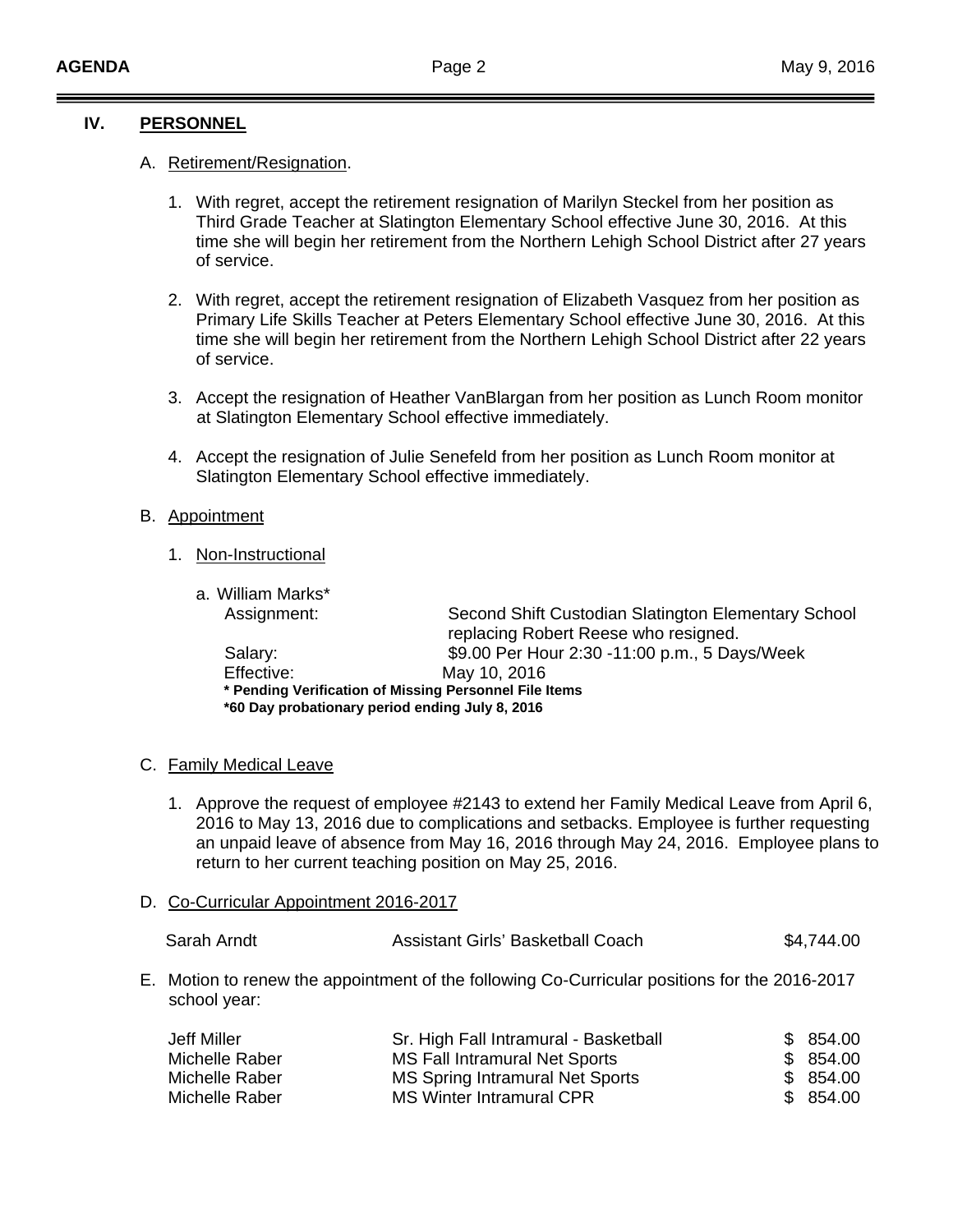## F. Substitute

#### 1. Instructional

Approve the following substitute teachers for the 2015-2016 school year at the 2015- 2016 substitute teacher rates as approved at the October 12, 2015 board meeting.

 Leslie Bartholomew – CLIU Guest Teacher Jacqueline Schwartz – CLIU Guest Teacher Robert Zweifel – CLIU Guest Teacher

# **V. POLICY**

#### A. Board Policy Second Reading

Approve school board policy #330 – Merged Employee Section - Overtime, as presented after second reading. **(Attachment #2)** 

B. Non-Resident Student

 Approve the request of the parent of a kindergarten student at Peters Elementary, who is moving out of the school district, to allow their student to finish the 2015-2016 school year in Northern Lehigh School District in accordance with school board policy #202.

C. School Lunch Prices – 2016-2017

 Approve the recommendation of the administration that, effective August 29, 2016, school breakfast and lunch prices be increased as follows:

 Elementary Schools – Breakfast from \$1.25 to \$1.35 Lunch from \$2.35 to \$2.45

 Middle School & High School – Breakfast from \$1.75 to \$1.85 Lunch from \$2.60 to \$2.70

## **VI. CONFERENCES**

- A. Jamie Bigley 2016 Governor's Institute: P-3 Collaboration: Working Together for Student Success – June 21-23, 2016 – Pocono Manor, PA – Meals - \$99.00 – Total Approximate Cost: \$99.00 – Funding: Curriculum & Instruction Budget **(Attachment #3)**
- B. Susanne Hegedus 2016 Governor's Institute: P-3 Collaboration: Working Together for Student Success – June 21-23, 2016 – Pocono Manor, PA – Meals - \$99.00 – Total Approximate Cost: \$99.00 – Funding: Curriculum & Instruction Budget **(Attachment #4)**
- C. Janet Hofelich 2016 Governor's Institute: P-3 Collaboration: Working Together for Student Success – June 21-23, 2016 – Pocono Manor, PA – Meals - \$99.00 – Total Approximate Cost: \$99.00 – Funding: Curriculum & Instruction Budget **(Attachment #5)**
- D. Kara Richardson 2016 Governor's Institute: P-3 Collaboration: Working Together for Student Success – June 21-23, 2016 – Pocono Manor, PA – Meals - \$99.00 – Total Approximate Cost: \$99.00 – Funding: Curriculum & Instruction Budget **(Attachment #6)**
- E. Diane Saeger 2016 Governor's Institute: P-3 Collaboration: Working Together for Student Success – June 21-23, 2016 – Pocono Manor, PA – Meals - \$99.00 – Total Approximate Cost: \$99.00 – Funding: Curriculum & Instruction Budget **(Attachment #7)**
- F. Joseph Tout University of Pittsburgh: College in High School Orientation May 17-18, 2016 -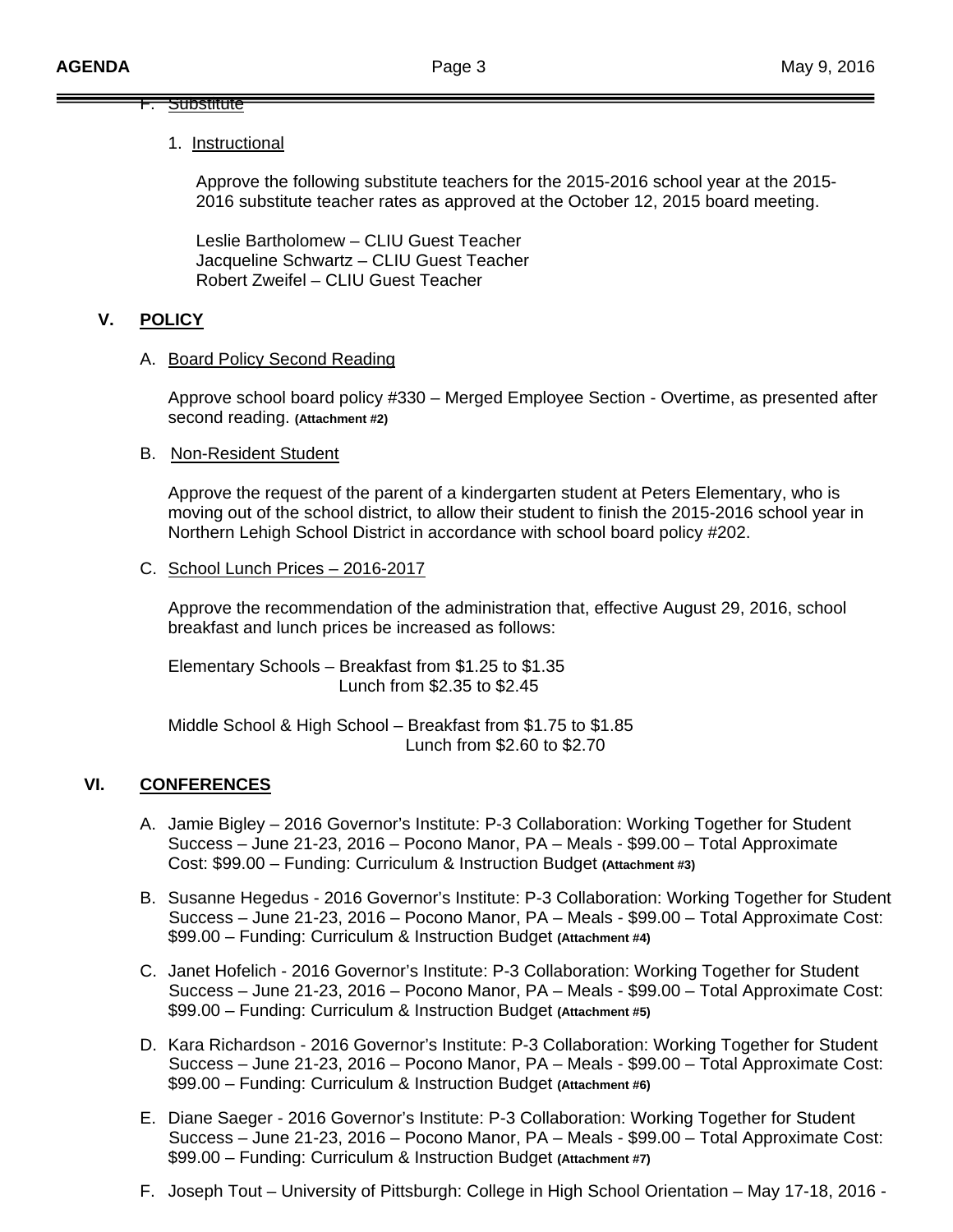Pittsburgh, PA – Lodging - \$135.66; Travel - \$305.00 – Total Approximate Cost: \$440.66 – Funding: Curriculum & Instruction Budget **(Attachment #8)** 

# **VII. CURRICULUM AND INSTRUCTION**

- **VIII. OLD BUSINESS**
	- **IX. NEW BUSINESS**

## **X. FINANCIAL**

- A. Approve the Following Financial Reports:
	- 1. General Fund Account month of April
	- 2. NLMS Student Activities Account month of April
	- 3. NLHS Student Activities and Scholarship Account month of April
- B. Approve the Following List of Bills:
	- 1. General Fund months of April and May
	- 2. Refreshment Stand month of April
	- 3. Cafeteria Fund months of April and May
- C. Approve the co-payment amount for student athletes receiving a sports physical from OAA during the 2016-2017 school year at a cost of \$10.00 per student in accordance with school board policy #122.
- D. Allow administration to sign the CLIU Technology Pool Consortium Agreement for the 2016-2017 school year. **(Attachment #9)**
- E. Approve the awarding of fuel bids to the following companies with a contract period of July 1, 2016 to June 30, 2017: **(Attachment #10)**

#### **UNLEADED GASOLINE TANK WAGON DELIVERY** – Awarded to Talley Petroleum Enterprises, Inc. at

o a fixed price of \$1.9353 per gallon (item #16 on bid summary)

## **#2 GRADE FUEL OIL TANK TRANSPORT DELIVERY** – Awarded to Talley Petroleum Enterprises, Inc. at

o a fixed price of \$1.4637 per gallon (item #3 on bid summary)

# **#2 GRADE FUEL OIL TANK WAGON DELIVERY** – Awarded to Talley Petroleum,

Enterprises, Inc. at

o a fixed price of \$1.9818 per gallon (item #4 on bid summary)

## **BIO DIESEL FUEL TANK WAGON DELIVERY** – Awarded to Talley Petroleum

Enterprises, Inc. at

- o a fixed price of \$1.8493 per gallon and an additional \$.0400 (winterization additive) per gallon (item #8 and 18 on bid summary)
- F. Summer Band Camp

Approve a tuition fee of \$30.00 per student for a one-week elementary summer band program and also approve a stipend for summer band program director, Steven Jonkman. Mr. Jonkman's stipend will be equal to the amount collected for student participation but will not exceed \$1,000.00. The summer band program will run Monday, August 15, 2016 until Friday, August 19, 2016.

G. Election of Treasurer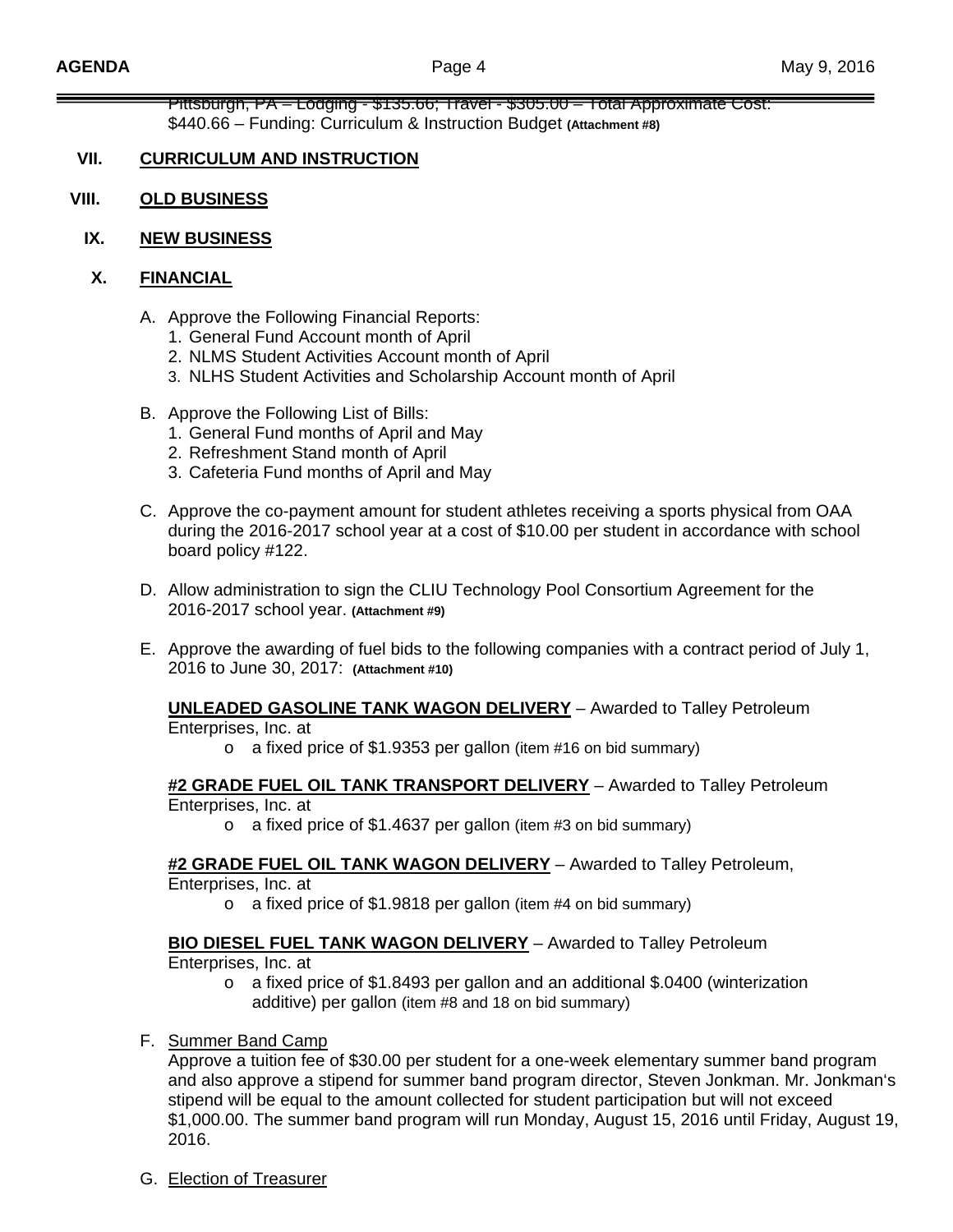1. Election of a Treasurer for the 2016-2017 fiscal year, as required by Section 404 of the Pennsylvania School Code of 1949, as amended.

**RECOMMEND** .... That the Board of Education elects as Treasurer for the 2016-2017 fiscal year, effective July 1, 2016 through June 30, 2017.

# **XI. LEGAL**

- A. Approve to appoint Sweet, Stevens, Williams & Katz, LLP as special counsel for the 2016- 2017 school year. The hourly rate for non-routine matters will be \$195.00 per hour. The rate for routine or general advice will be \$150.00 per hour. The hourly rate for legal assistants for routine and non-routine matters will be \$125.00 per hour. There is no increase over the previous year's fees.
- B. Approve to appoint Sweet, Stevens, Katz & Williams, LLP as special counsel for the 2016-2017 school year for special education consultations and student services as outlined in the attached agreement. The cost of these services will be \$6,300.00 for the 2016-2017 school year and is a part of the Special Education budget. There is no increase over last year's rate. **(Attachment #11)**

# **XII. CORRESPONDENCE**

# **XIII. INFORMATION**

- A. Minutes of the Carbon Lehigh Intermediate Unit 21 Board of Directors meeting held on March 21, 2016.
- B. Minutes of the Lehigh Carbon Community College Board of Trustees meeting held on March 3, 2016.
- C. Minutes of the Lehigh Career & Technical Institute Joint Operating Committee meeting held on March 23, 2016.

# **XIV. ADOPTION OF PROPOSED FINAL BUDGET FOR 2016-2017**

A. It is recommended that the Board of Education adopts the proposed general fund final budget of the Northern Lehigh School District for the 2016-2017 school year in the amount of \$32,322,527.00. The preliminary budget is adopted with a 21.4805 millage rate for Lehigh County and a 63.8466 millage rate for Northampton County.

# **XV. ADOPTION OF LEGAL NOTICES FOR PER CAPITA TAXES FOR 2016-2017**

# A. **Legal Notice**

 Authorize the Secretary to publish a Legal Advertisement notifying every resident or inhabitant within the territorial limits of the school district of Northern Lehigh attaining eighteen (18) years of age, and every resident or inhabitant in said school district to notify the proper Per Capita Tax Enumerator within twelve (12) months of his or her becoming a resident or inhabitant, in accordance with the School Laws of Pennsylvania, Section 680, as amended June 16, 1972, Act 138. The assessors to contact are as follows: